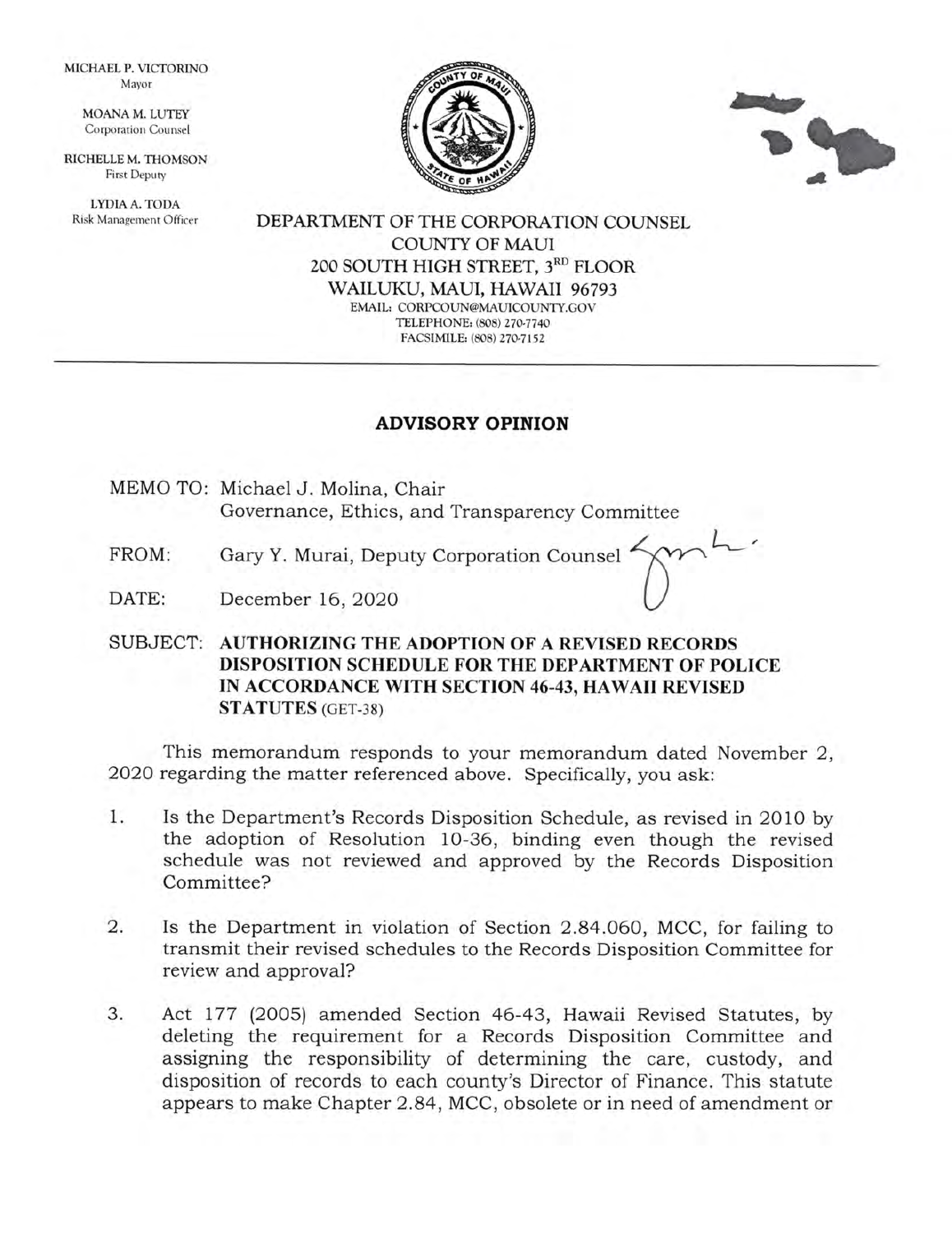repeal. To comply with State law, what steps can be taken to ensure the Department's revised Records Disposition Schedules are not held up pending amendments to MCC g 2.84?

## I. Brief answer

- 1. In response to No. 1 above, we answer yes, with a caveat. The MPD Records Disposition Schedule adopted by Resolution 10-36 in 2010 is binding, even though it was not reviewed by a records disposition committee. However, the adoption could be subject to challenge for failure to obtain the consent of a records disposition committee.
- 2. In response to No. 2 above, we answeryes. Failure to obtain approval of the revised schedules by a records disposition committee prior to seeking county council approval is in violation of MCC § 2.84.060.
- 3. In response to No. 3 above, we recommend deferral of GET-38 until MPD can obtain the approval of the revised Records Disposition Schedule by a records disposition committee. Otherwise, GET-38 may need to wait until MCC S 2.84 can be amended to omit the need for review by a records disposition committee.<sup>1</sup>

## II. Backqround

The above-referenced Resolution, GET-38, seeks the County Council's approval of a revised Department of Police ("MPD") Records Disposition Schedule. The MPD Records Disposition Schedule covers a wide range of records, including Police Commission records, correspondence, financial records, contracts, personnel records, permits, police reports, logs and other law enforcement-related records. The Records Disposition Schedule was last revised in 2010. GET-38 came on for adoption before the Governance, Ethics and Transparency Committee on August 25,2O2O, and was adopted unanimously.

The revisions to the 2010 and 2O2O MPD Records Disposition Schedule were not reviewed by a records disposition committee, as required by MCC \$ 2.84.060.

Prior to amendment by Act 177 in 2005, Hawaii Revised Statutes, 546-43 was titled Destruction of uouchers, documents, etc., and the counties were authorized to form a committee comprised of the director of finance, the county's legal advisor and the finance committee of the county's legislative body to

<sup>&</sup>lt;sup>1</sup> The bill amending MCC § 2.84, entitled A Bill for an Ordinance Amending Chapter 2.84, Relating to Management of Records (GET-62) is pending.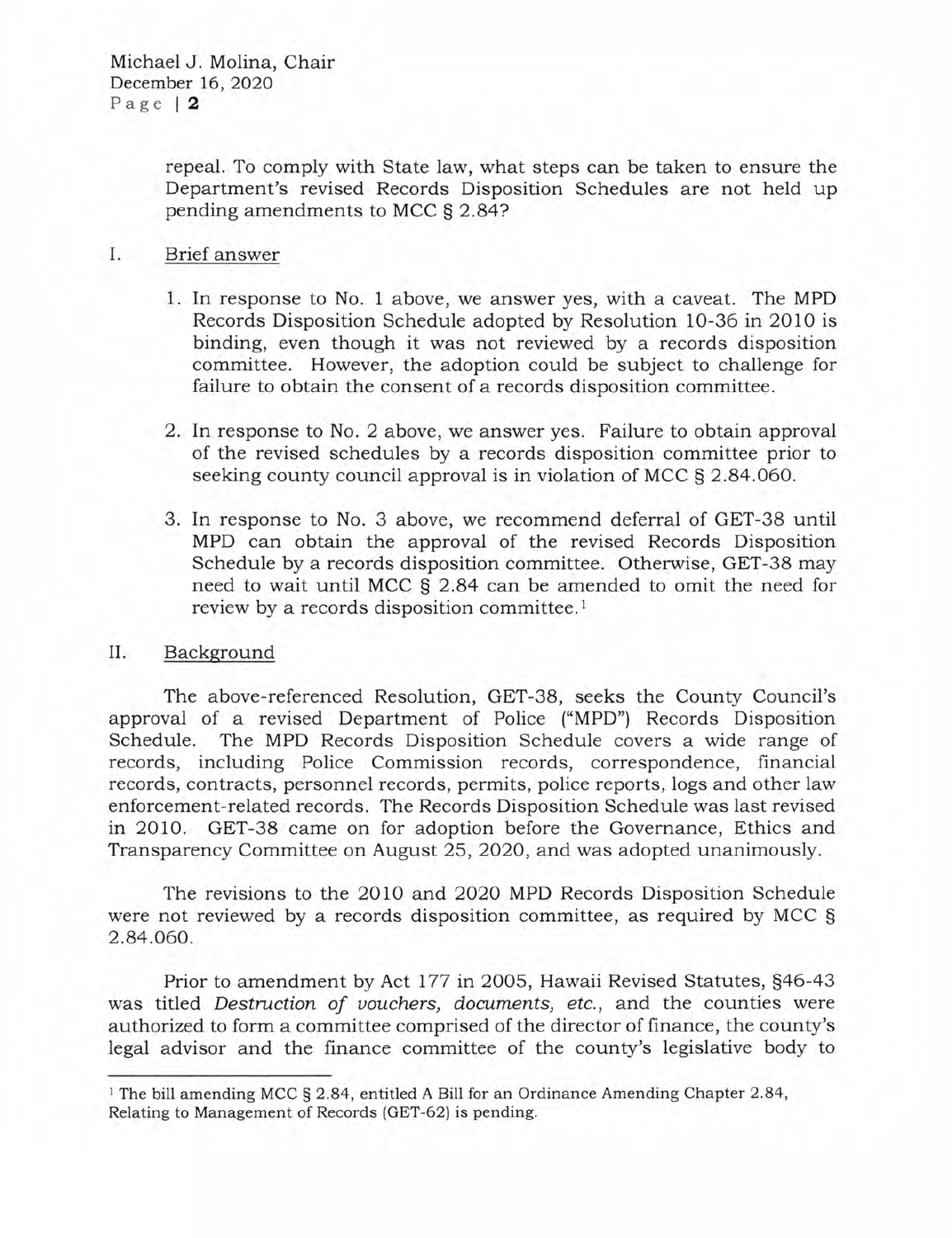Michael J. Molina, Chair December 16,2O2O Page | 3

consent to the destruction of financial records, including vouchers, documents and other records or papers. Among other things, Act 177 amended H.R.S. 546- 43 by renaming that section as *County records*, removed the requirement that a record disposition committee approve the destruction of records, required the county legislative body to determine which records may be created and maintained in electronic form, and authorized the county finance director to determine the care, custody and maintenance of other records, with the approval of the county legislative body and legal advisor.2

MCC S 2.84 was promulgated in 1983, and amended in 1998 to include management of electronic and computer-assisted public information systems as part of the county's records management system.<sup>3</sup> Otherwise, MCC  $\S$  2.84 remains unchanged.<sup>4</sup>

Prior memoranda from this office on this subject have opined that "as a result of Act 177 portions of MCC S 2.84 have been rendered obsolete and in need of either revision or repeal."s

III. Analysis and Conclusion

1. Is the approval of Resolution 10-36 valid?

We start with the presumption that the county council's approval of Resolution 10-36 in 2010 is valid. $6$ 

The county council is prima facie the sole judge of the necessity and reasonableness of their ordinances, and it is presumed that the county council

<sup>&</sup>lt;sup>2</sup> The Standing Committee Reports to Act 177 indicate that the primary purpose of Act 177 was to "create and maintain electronic records" (SCR No. 55), to authorize the creation and storage of electronic records and the conversion of existing paper and microfilm records to electronic format (SCR No. 1066). Neither committee report explains why the records disposition committee was omitted.

<sup>3</sup> Ordinance No. 2691

<sup>&</sup>lt;sup>4</sup> In addition to GET-62, an attempt to repeal MCC § 2.84 and replace it with a new MCC § 2.84A(POL29l was made in 2009, see Memorandum dated October 23,2OO9, from First Deputy Corporation Counsel Traci Fujita to Council Chair Danny Mateo. A similar bill amending MCC S 2.84, entitled A Bill for an Ordinance Amending Chapter 2.84, Relating to Management of Records (GET 62) is pending.

s Memorandum dated June 27,2011 from Deputy Corporation Counsel Adrienne Heely to Policy Committee Chair G. Riki Hokama (with the Memorandum dated March 7, 2006 from Deputy Corporation Counsel John D. Kim to Budget and Finance Committee Chair Dain P. Kane attached); see also Memorandum dated January 3l,2Ol2 from Deputy Corporation Counsel Adrienne Heely to Policy Committee Chair G. Riki Hokama.

<sup>6</sup> Richardson v. City and Countv of Honolulu, 76 Hawai'i 46 (1994), at 54-55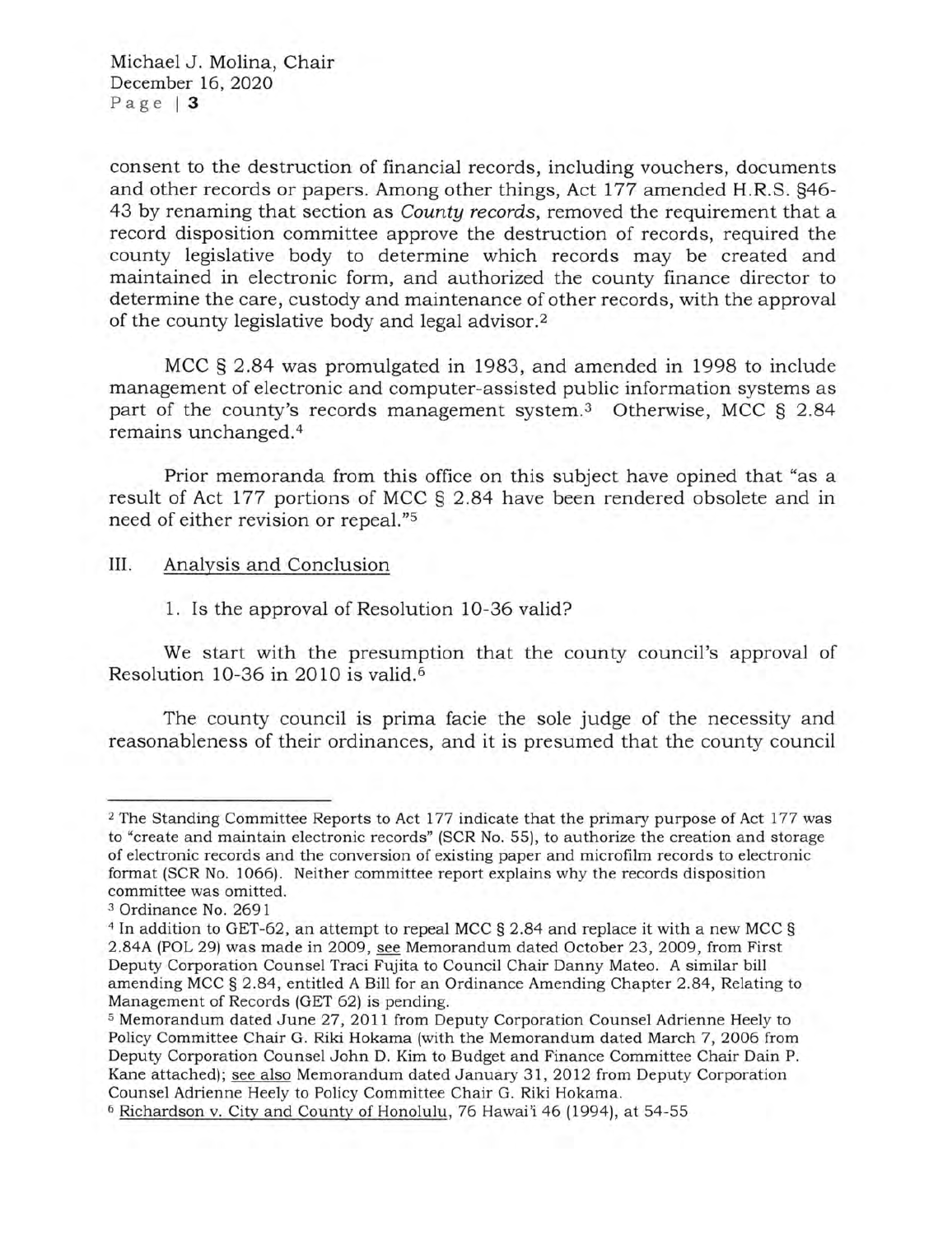Michael J. Molina, Chair December 16,2O2O Page | 4

investigated the matter and found that conditions existed that made their actions in approving Resolution 10-36 appropriate.<sup>7</sup>

Therefore, the County Council's adoption of Resolution 10-36 in 2010, approving MPD's Records Disposition Schedule is valid, notwithstanding that there was no records disposition committee review.8 However, the failure to obtain a review by the records disposition committee could subject the approval of Resolution 10-36 to challenge.<sup>9</sup> Should anyone wish to challenge the validity of MCC S 2.84, the burden of proving that an ordinance is unreasonable, arbitrary, or unconstitutional lies with the party challenging the ordinance. <sup>10</sup>

2. Was there a violation of MCC § 2.84?

The ordinance is clear. "[T]he lists and schedules shall be submitted for approval to a committee, designated as the records disposition committee" and "It]he committee shall return the approved records disposition lists and schedules to the appropriate department..." Failure to submit the records disposition schedule to the records disposition committee for approval prior to seeking council approval is a violation of MCC § 2.84.060.

3. Is MCC S 2.84.060 obsolete or in need of amendment or repeal, and what steps can be taken to ensure the Department's revised Records Disposition Schedules are not held up pending amendments MCC <sup>S</sup> 2.84?

A municipal ordinance enacted pursuant to the authority of a state statute is invalid when it is in direct and material conflict with that statute.<sup>11</sup> The test for whether an ordinance conflicts with a statute is whether the ordinance prohibits what the statute permits, or permits what the statute prohibits.12

We considered whether the requirement in MCC § 2.84.060 for approval of the records disposition committee is in material conflict with the removal of the records disposition committee by Act  $177$ . <sup>13</sup> Moreover, if a conflict exists,

<sup>7</sup>56 Am. Jur. 2d Municipal Corporations, Etc. S 315

<sup>8</sup> Richardson, at 54-55.

<sup>&</sup>lt;sup>9</sup> Asato v. Procurement Policy Board, 132 Hawaii 333 (2014), at 353-354

<sup>&</sup>lt;sup>10</sup> 62 C.J.S. Municipal Corporations § 359

<sup>&</sup>lt;sup>11</sup> 56 Am. Jur. 2d Municipal Corporations, Etc. § 305

<sup>&</sup>lt;sup>12</sup> Waikiki Resort Hotel, Inc. v. City and County of Honolulu, 63 Hawaii 222 (1981) at 240.

 $13$  We note that other sections of MCC § 2.84 appear to be inconsistent with HRS § 46-43, including Chapter 2.84.2O, which gives the managing director overall responsibility for record management of executive department records and Chapter 2.84.3O which gives the county clerk overall responsibility for record management legislative records, either of which could be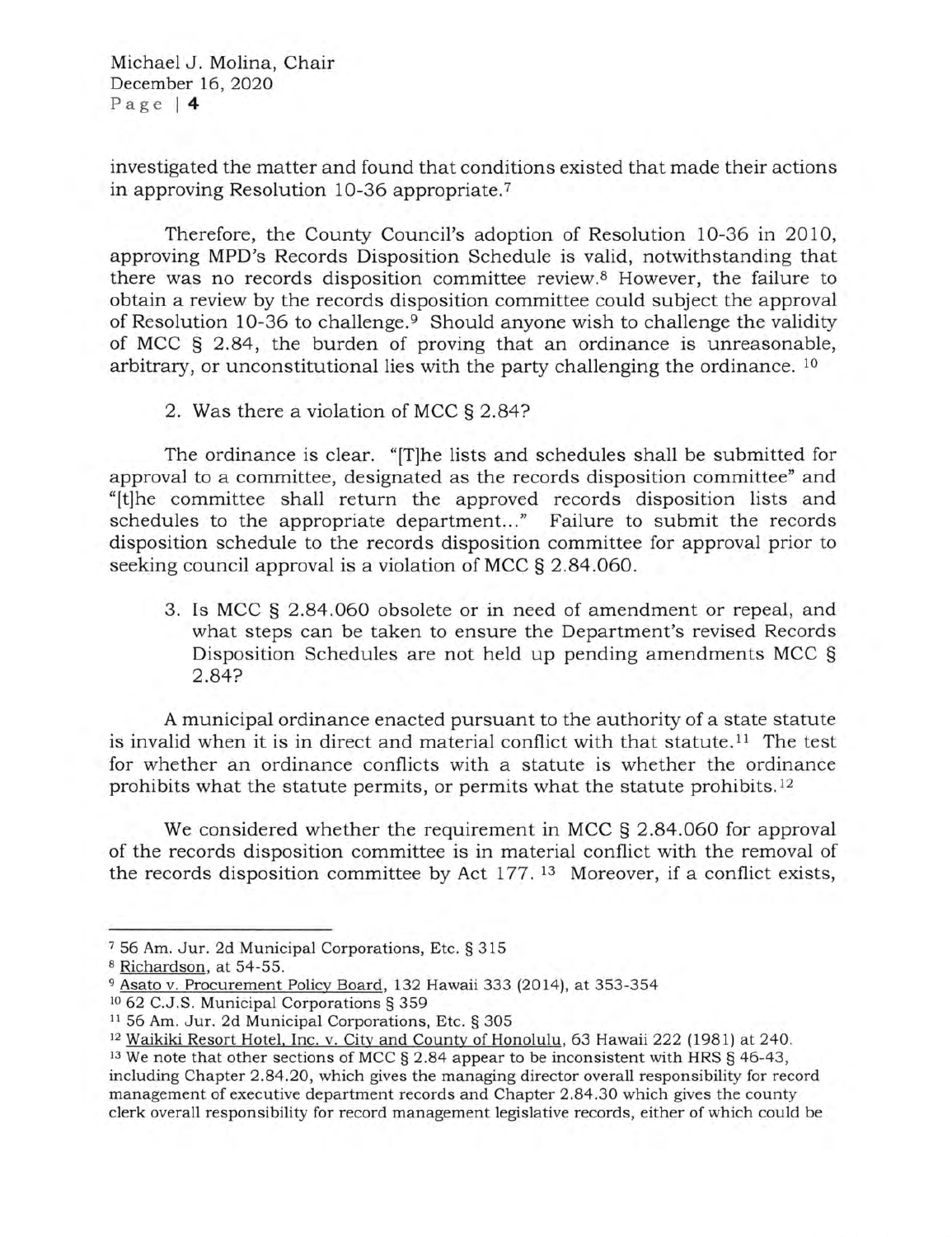Michael J. Molina, Chair December 16,2O2O Page l5

we also considered whether MCC S 2.84.060 must be amended to resolve the conflict. We are also aware that prior opinions of this office pronounced MCC \$ 2.84 as bring obsolete and/or in need of amendment or repeal. $^{14}$ 

We note that while Act I77 omitted reference to a records disposition committee, it does not prohibit the counties from having such a committee to review and approve their record management plan. Without an express or implied prohibition against requiring approval by a records disposition committee prior to obtaining county council approval, it is our opinion that MCC S 2.84.060 and the requirement for approval of a records disposition committee is not in conflict with HRS S 46-43, and that amendment to remove the requirement of disposition committee approval is discretionary and not mandatory.<sup>15</sup>

Notwithstanding our opinion that Act 177 does not prohibit the county from having a records disposition committee, we also note that other portions of MCC S 2.84 that are not part of this request for an advisory opinion have been made inconsistent with H.R.S. § 46-43. For example, MCC § 2.84.020 gives the managing director overall responsibility for records management for executive department records, and the county clerk responsibility for legislative branch records.l6 However, in addition to omitting the requirement for the record disposition committee, Act 177 also changed the county finance director's duties from being a member of the record disposition committee to having the overall care, custody and control over all government records.<sup>17</sup> This change, among others, may cause confusion over who has responsibility for maintenance and

<sup>14</sup> Prior opinions of this office listed in footnote No. 4 have described portions of MCC  $\S 2.84$  as being "obsolete and/or in need of revision or repeal." However, we distinguish this opinion from our prior opinions because those prior opinions regarded Act I77 and it's several amendments as a whole. With regard to MCC S 2.84.060 specifically, we can find nothing in Act 177 that prohibits the counties from maintaining a record disposition committee. <sup>15</sup> It is not clear whether HRS § 46-43 is the enabling statute or sole authority for the county to enact MCC  $\S 2.84$ . We believe HRS  $\S 46-1.5(13)$  also provides the counties the authority to maintain a record disposition committee. (Each county shall have the power to enact ordinances deemed necessary to protect health, life and property, and to preserve the order and security of the county and its inhabitants on any subject or matter not inconsistent with, or tending to defeat, the intent of any State statute where the statute does not disclose an express or implied intent that the statue shall be exclusive or uniform throughout the State). <sup>16</sup> See, also, MCC § 2.84030, which makes the county clerk responsible for county-wide standards for maintenance of records and MCC S 2.84050, which requires the managing director to approve the disposition of records, both of which have become inconsistent with H.R.S. 546-43.

<sup>17</sup>H.R.S. S46-43(b) and (c)

construed to be in conflict with HRS S 46-43 (b) and (c), which assign those duties to the director of finance.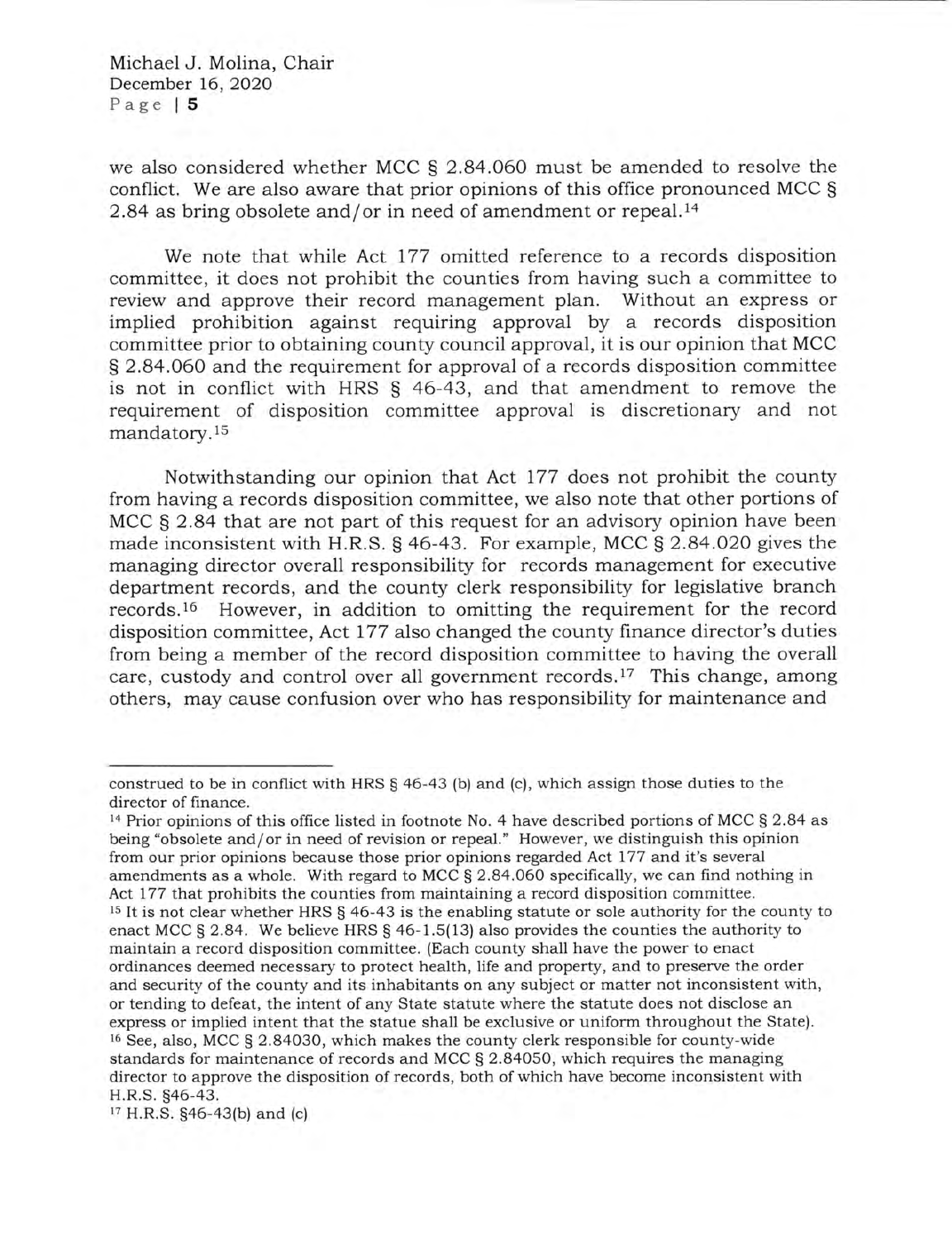Michael J. Molina, Chair December 16,2020 Page | <sup>6</sup>

disposition of county records. Therefore, consideration should be given to harmonizing MCC § 2.84 in its entirety with H.R.S. § 46-43.

APPROVED FOR TRANSMITTAL:

MOANA M. LUTEY Corporation Counsel LF 2019-0065 2020-12-14 Advisory Opinion Re GET-38.docx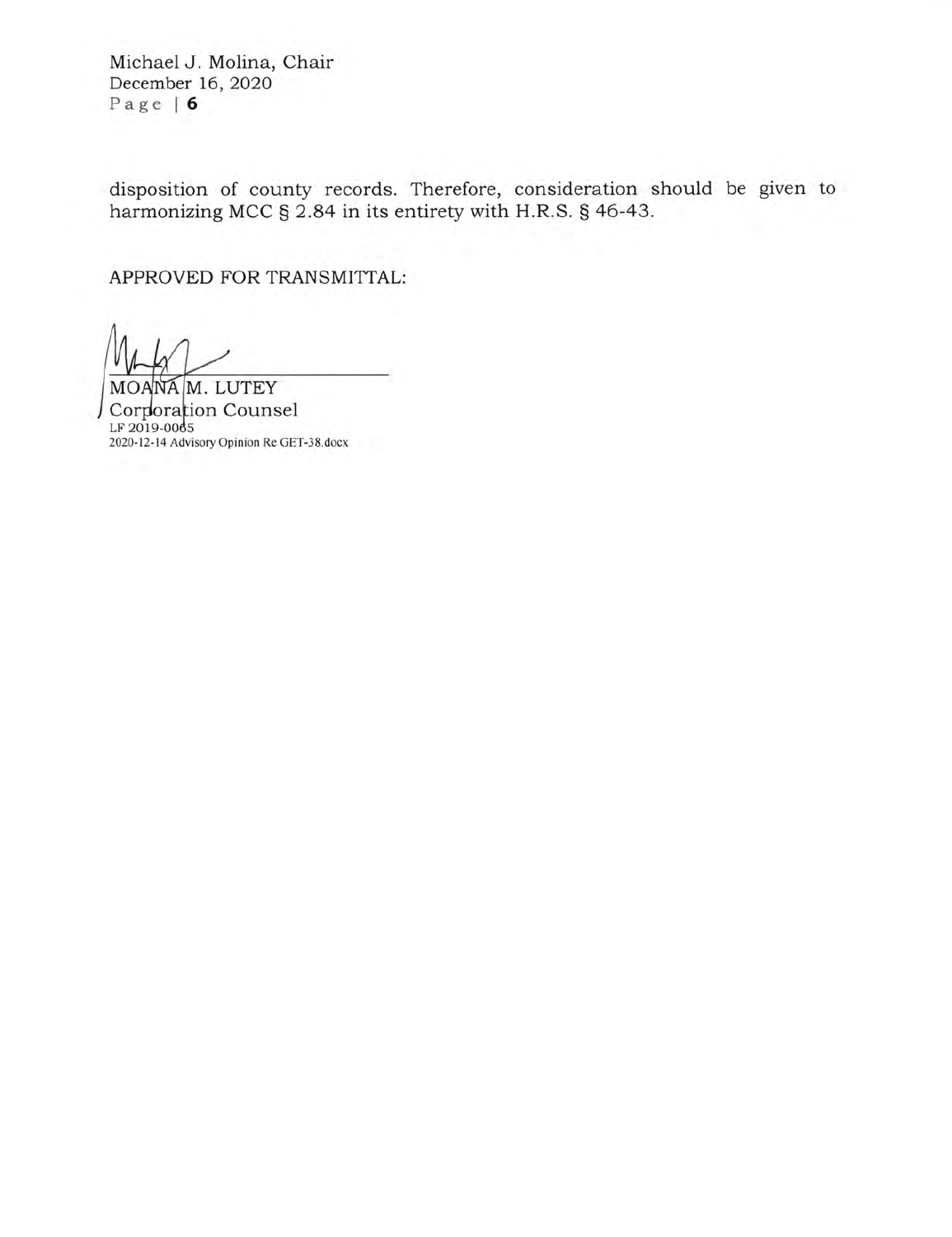Council Chair Alice L. Lee

Vice-Chair Keani N.W. Rawlins-Pernandez

Presiding Officer Pro Tempore Tasha Kama

Councilmembers Riki Hokama Kelly Takaya King Michael J. Molina Tamara Paltin Shane M. Sinenci Yuki Lei K. Sugimura

Director of Council Services Traci N. T. Fujita, Esq.

COUNTY COUNCIL COUNTY OF MAUI 2OO S. HIGH STREET

WAILUKU, MAUI, HAWAII 96793

www.MauiCounty.us

November 2, 2020  $RECEIVED$ 

By Dept of the Corporation Counsel at 8:27 am, Nov 04, 2020

MEMO TO: Moana M. Lutey Corporation Counsel

F R O M: Michael J. Molina, Chair Michael J. Molina Governance, Ethics, and Transparency Committee

SUBJECT: AUTHORIZING THE ADOPTION OF A REVISED RECORDS DISPOSITION SCHEDULE FOR THE DEPARTMENT OF POLICE IN ACCORDANCE WITH SECTION 46-43, HAWATI REVISED STATUTES (GET-38)

At its meeting of August 25, 2O2O, the Governance, Ethics, and Transparency Committee recommended adoption of a proposed resolution approving a revised Records Disposition Schedule for the Department of Police.

The Department's revised Records Disposition Schedule was not reviewed and approved by the Records Disposition Committee in accordance with Section 2.84.060, Maui County Code ("MCC").

The Department previously revised its Records Disposition Schedule in 2010 (Resolution 1O-36); however, the revised schedule was not reviewed and approved by the Records Disposition Committee either.

May I please request a legal opinion and response to the following:

Is the Department's Records Disposition Schedule, as revised in 2010 by the adoption of Resolution 10-36, binding even though the revised schedule was not reviewed and approved by the Records Disposition Committee? 1